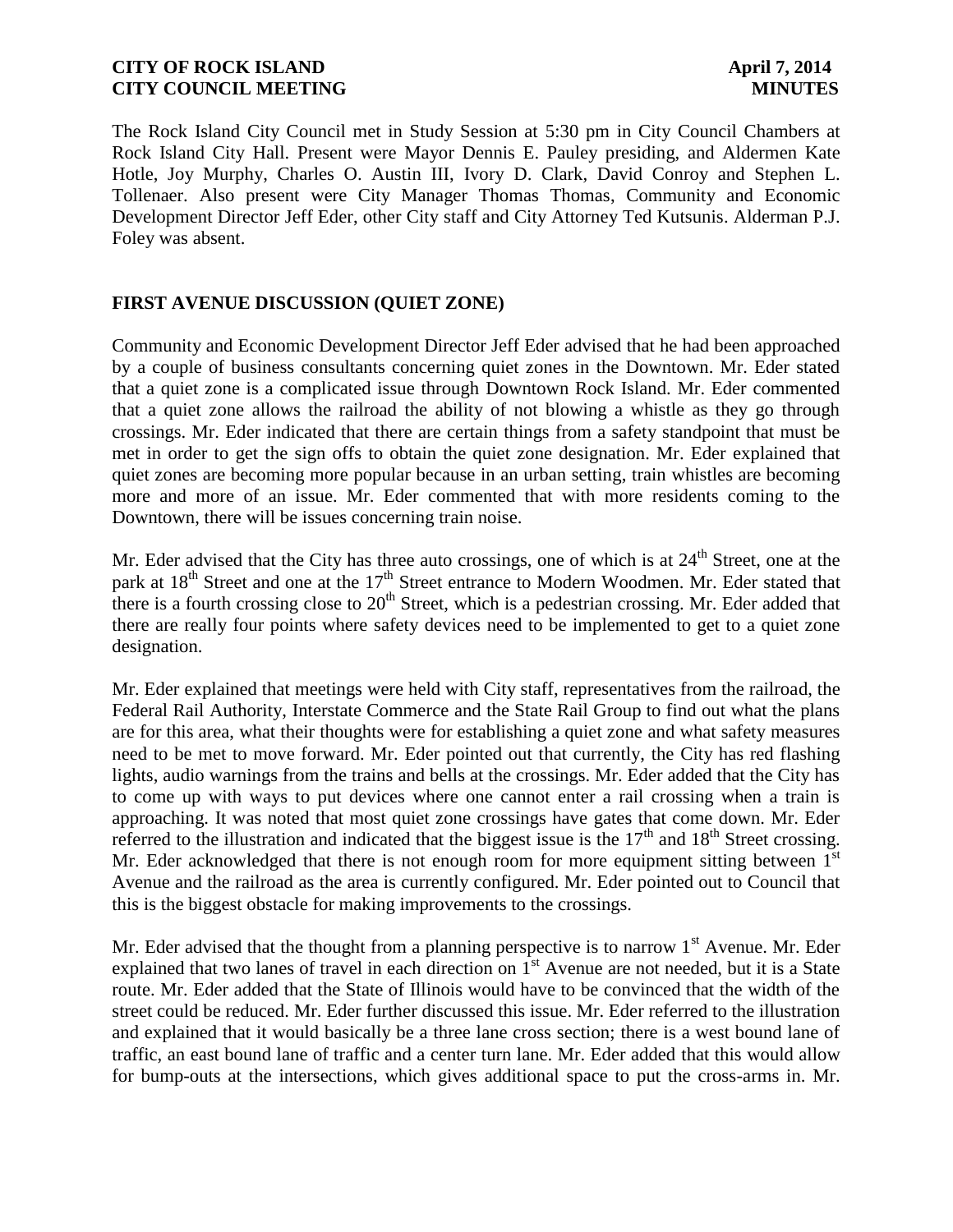Eder indicated that the outside lanes would be turned into parking. Mr. Eder further discussed the proposed plan for narrowing  $1<sup>st</sup>$  Avenue.

Mr. Eder commented that the State does not like to reduce traffic concerning State routes. Mr. Eder and Council further discussed State routes as it related to cost concerning the long-term idea of moving Route 92 from  $1<sup>st</sup>$  Avenue over to  $4<sup>th</sup>$  and  $5<sup>th</sup>$  Avenue. Mr. Eder and Council also discussed the intersection of 20<sup>th</sup> Street and 1<sup>st</sup> Avenue as it related to narrowing 1<sup>st</sup> Avenue.

Council discussed the Downtown Strategic Plan as it related to this proposed project. Council and Mr. Eder also discussed cost as it related to this project. Mr. Eder advised that the contract with Missman Engineering would be a six to nine month traffic study in order to build an argument to go to the State to allow for the narrowing of the road. Mr. Eder added that the cost would be approximately \$69,800.00 for the traffic study.

Council discussed the traffic study as it related to the inclusion of sidewalks and parking in the study. Mr. Eder and Council discussed quiet zones as it related to other communities. Council further discussed Mr. Eder's presentation.

#### **EXECUTIVE SESSION**

A motion was made by Alderman Clark and seconded by Alderman Murphy to recess to Executive Session on matters of Personnel, Property Acquisition and Litigation. The motion carried on a roll call vote. Those voting Aye being; Alderman Hotle, Alderman Murphy, Alderman Austin, Alderman Clark, Alderman Conroy and Alderman Tollenaer; those voting No, none. The meeting was recessed at 5:54 pm.

#### **ADJOURNMENT**

Mayor Pauley reconvened the regular meeting at 6:03 pm. A motion made by Alderman Hotle and seconded by Alderman Murphy to adjourn the meeting carried by the following Aye and No vote. Those voting Aye being; Alderman Hotle, Alderman Murphy, Alderman Austin, Alderman Clark, Alderman Conroy and Alderman Tollenaer; those voting No, none. The meeting was adjourned at 6:04 pm.

 $\frac{1}{2}$  , and the set of the set of the set of the set of the set of the set of the set of the set of the set of the set of the set of the set of the set of the set of the set of the set of the set of the set of the set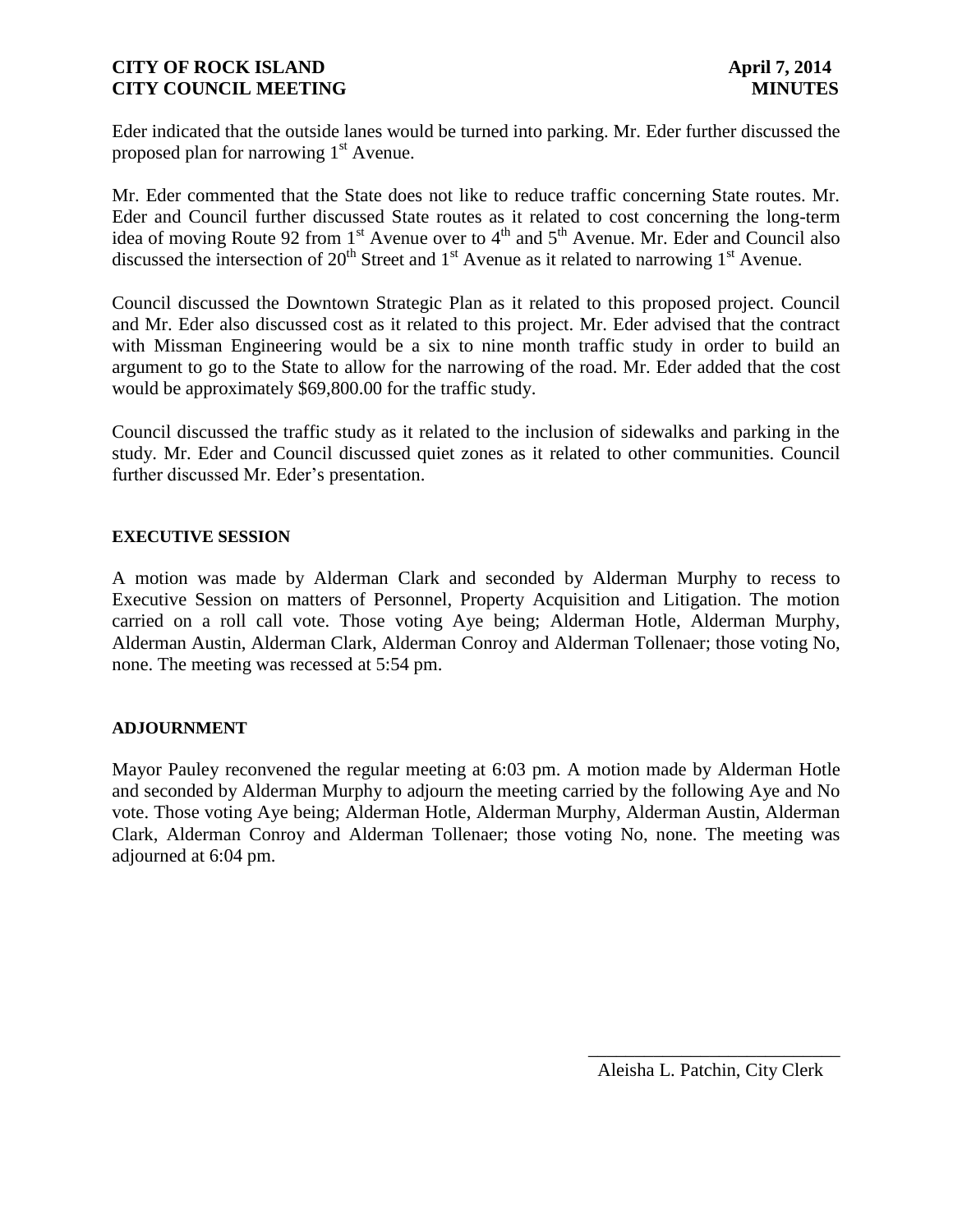Rock Island City Council met in regular session at 6:45 pm in Council Chambers of Rock Island City Hall. Present were Mayor Dennis E. Pauley presiding, and Aldermen Kate Hotle, Joy Murphy, Charles O. Austin III, Ivory D. Clark, David Conroy, P.J. Foley and Stephen L. Tollenaer. Also present were City Manager Thomas Thomas and City Attorney Ted Kutsunis.

#### Introductory Proceedings

Mayor Pauley called the meeting to order and led in the Pledge of Allegiance. Alderman Clark gave the Invocation.

#### Agenda Item #5 **Minutes of the meeting of March 24, 2014.**

A motion was made by Alderman Foley and seconded by Alderman Austin to approve the minutes of the meeting of March 24, 2014 as printed. The motion carried by the following Aye and No vote; those voting Aye being; Alderman Hotle, Alderman Murphy, Alderman Austin, Alderman Clark, Alderman Conroy, Alderman Foley and Alderman Tollenaer; those voting No, none.

# Agenda Item #6 **Update Rock Island by Mayor Pauley.**

Mayor Pauley stated to bring your bags and baskets to Lincoln Park,  $11<sup>th</sup>$  Avenue and 38<sup>th</sup> Street on Saturday, April 12, 2014. The Mayor added that there will be many colorful eggs throughout the hunt areas, and some contain special prizes! There may even be a surprise visit from a very popular bunny. Mayor Pauley advised that the hunt is free and will begin promptly at 9:30 am. Do not be late, as eggs are only available for a short time! The Mayor commented that the rain location will be the Rock Island Fitness & Activity Center, 4303 24<sup>th</sup> Street.

Did you know RIFAC has over 30 different types of fitness classes and programs you can take to get in shape? Mayor Pauley stated that you do not have to be a member! Buy a Fitness Punch Pass (5, 10 or 15 punches) to drop in to any land or water fitness class this spring at a discount. Try them out and find the classes you like best.

Mayor Pauley indicated that the youth of Broadway Church, 710 23<sup>rd</sup> Street, will serve a pancake breakfast, Saturday, April 12, 2014 from 9:30 am to 12:00 pm. Proceeds will go toward attending church camp this summer. Call (309) 786-2631 for details.

Mayor Pauley advised that Wednesday, April 23, 2014 at 6:00 pm, the Quad City Botanical Center and Kathryn Newman of Miniature GardenShoppe.com will help you to create your own fairy/miniature garden and learn about gardening in miniature. Bring a container of your choice (no more than 15" in any dimension). The Mayor added that the registration fee includes potting soil, 3 plants, a miniature garden bench and gravel. Additional plants, furniture and accessories to personalize your garden will be available for purchase. Mayor Pauley stated that the price for the workshop is \$30 for QCBC non-members and \$25 for QCBC members. Call or e-mail Ellen to register. Space is limited so register today! (309)794-0991 x208 edu@qcgardens.com.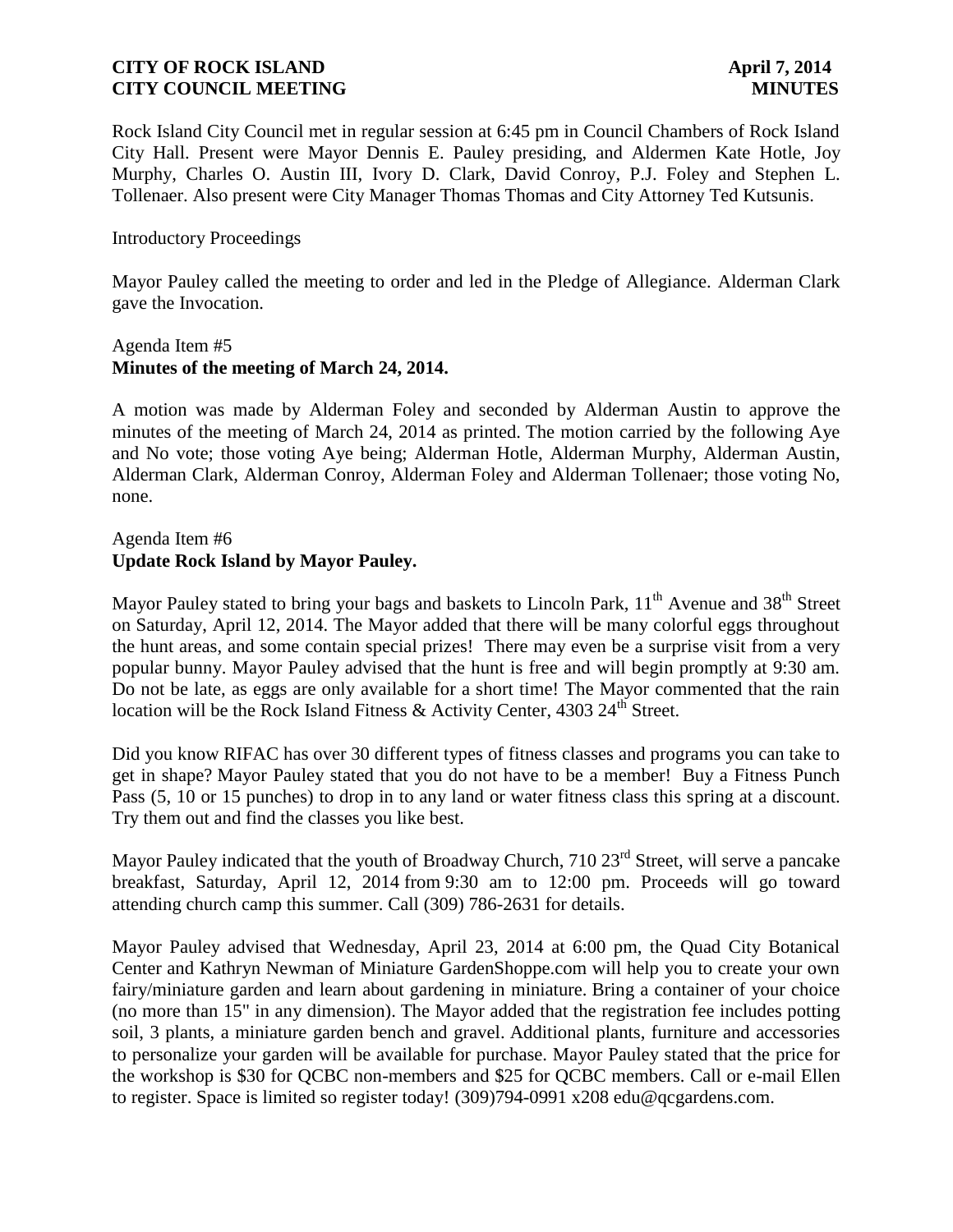Mayor Pauley stated that planning has started for the Citizen of the Year nominations. Mayor Pauley added that we will need one or two City Council members to volunteer to serve on this committee. It was noted that last year, Alderman Austin and Alderman Murphy served on the committee. At this time, Alderman Hotle and Alderman Murphy volunteered to be co-chairs of the 2014 Citizen of the Year Committee. Mayor Pauley added that the first meeting lasts approximately one hour and up to two hours (depending on the number of nominations for review) for the second meeting. After the selections are made, the winners and other nominees are notified. The Mayor commented that this gets the City ready for the Labor Day Parade.

#### Agenda Item #7

# **Public Hearing regarding the City of Rock Island's Comprehensive Plan.**

Mayor Pauley closed the regular meeting at 6:49 pm and opened a Public Hearing regarding the City of Rock Island's Comprehensive Plan.

Planning and Redevelopment Administrator Ben Griffith gave an overview regarding the Comprehensive Plan. Mr. Griffith advised that the City's first-ever Comprehensive Plan has continued for the last nine months, including visioning sessions, focus group meetings, Planning Commission work sessions, Council study sessions and an open house for public participation and input. It was noted that on Wednesday, April  $2<sup>nd</sup>$ , the Planning Commission conducted a public hearing on the Comprehensive Plan and Economic Development Strategy.

Mr. Griffith discussed the Planning Commission's public hearing that was held on April  $2<sup>nd</sup>$  as it related to the public's comments and requests concerning the Transitional Area Overlay on the proposed Future Land Use Map in regards to the Comprehensive Plan and the Planning Commission's decisions. Mr. Griffith explained that the Planning Commission approved to remove the Highland Park Historic District from the Transitional Area Overlay on the proposed Future Land Use Map. Mr. Griffith added that the Planning Commission also approved to move the northern boundary of the overlay area to three lots deep with the exception of the former Audubon School site, existing commercial uses and houses or if there is a large single lot. In addition, the Planning Commission approved to revise the proposed Future Land Use Map designations for the two large parcels on the north side of Andalusia Road from Employment to Agricultural/Rural. It was noted that the Planning Commission also approved to recommend to the Council, the Comprehensive Plan with the revisions.

Mr. Griffith explained that the intent of the Transitional Area Overlay is to identify areas with potential to redevelop in the future and to call close attention to the area whenever a rezoning request is submitted, not to automatically rezone them administratively. The text of the Comprehensive Plan includes recommended policies to guide decision makers and City staff when such requests are submitted in the future. Mr. Griffith clarified that the Comprehensive Plan is the policy document, while the Zoning Ordinance is the enforcement tool. Mr. Griffith added that standard planning practice would be to eventually adopt guidelines and standards to be incorporated into the City's Zoning Ordinance. Mr. Griffith added that the Comprehensive Plan "identifies" and the Zoning Ordinance "codifies."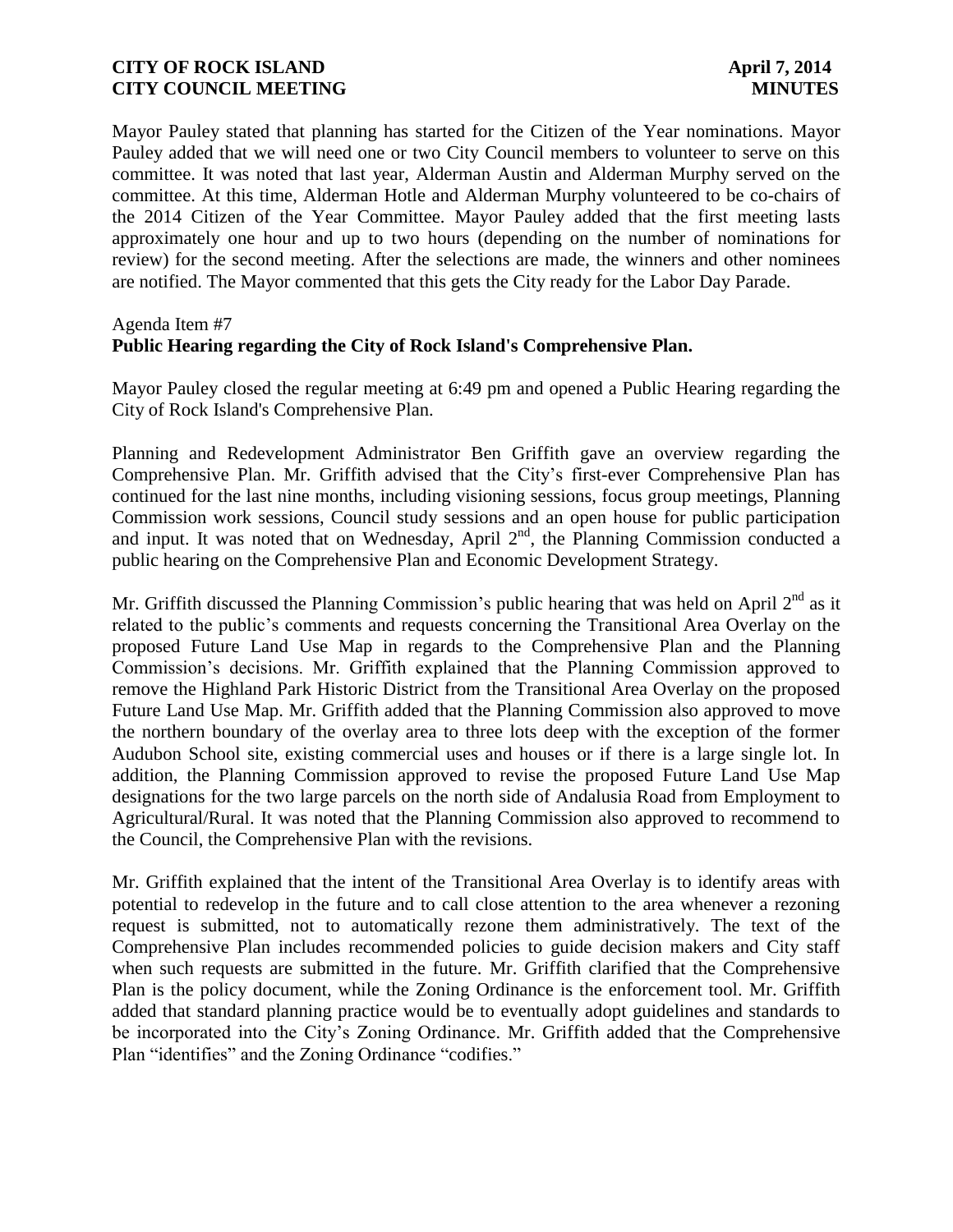Alderman Foley commented that the issue as to why a lot of people are here tonight is the Highland Park neighborhood. Alderman Foley stated that he agreed with the Highland Park neighbors that the Highland Park Historic District should be kept off from the Transitional Area Overlay on the proposed Future Land Use Map. Alderman Foley added that this is a historic designated neighborhood. It was noted that it was a consensus among Council to keep the Highland Park Historic District off of the Transitional Area Overlay.

Christie Filby of 556 36<sup>th</sup> Avenue, East Moline, IL. stepped forward. Mayor Pauley swore in Ms. Filby. Ms. Filby stated that she was at the meeting on behalf of the Two Rivers YMCA and Activate Rock Island. Ms. Filby thanked Council, staff and the Planning Commission for including healthy living principles within the Comprehensive Plan and the policies supporting healthy living with urban gardens, bikeways, walkability and access to healthy food.

Diane Oestreich of 816 22<sup>nd</sup> Street stepped forward. Mayor Pauley swore in Ms. Oestreich. Ms. Oestreich stated that she had the luxury of chairing the Planning Commission public hearing last week where most of the discussion was centered on the 18<sup>th</sup> Avenue Transitional Area Overlay. Ms. Oestreich offered that the Planning Commission was in favor of removing Highland Park from the overlay area and limiting commercial development adjacent to residential on 18<sup>th</sup> Avenue. Ms. Oestreich stated that the Planning Commission and Council could look at extending the overlay area beyond that on a case by case basis. Ms. Oestreich further discussed this item. Ms. Oestreich offered that a potential developer would have no issues changing from an Employment to an Agricultural use in regards to the land use revision to the parcels in Southwest Rock Island.

Sue Swords of 1620 22<sup>nd</sup> Street stepped forward. Mayor Pauley swore in Ms. Swords. Ms. Swords requested that Council remove the Highland Park Historic District from the overlay area, citing three reasons for doing so. Alderman Foley stated that he and the other Council members support removing the Highland Park Historic District from the overlay area.

Andrea Gaeta of 2630 16<sup>th</sup> Avenue stepped forward. Mayor Pauley swore in Ms. Gaeta. Ms. Gaeta stated that it had been brought up that the big issue is  $18<sup>th</sup>$  Avenue and how deep to run those lots for the Transitional Area Overlay and the effects it would have on  $17<sup>th</sup>$  Avenue and her neighborhood. Ms. Gaeta stated that she did not understand why the former Audubon School site would now be designated as commercial and why it could not remain residential, like the zoning.

Mr. Griffith stated that due to the size of the site of just over three acres, frontage on  $18<sup>th</sup>$ Avenue and the lack of investor interest in residential development of the site, it made planning sense to designate it commercial instead of residential on the Future Land Use Map.

Ms. Gaeta then inquired as to why a lot could not have a split zoning. Mr. Griffith advised that a lot would have to be subdivided first, either into individual lots or large tracts before the zoning of the parcel could be split, but that the Future Land Use Map designations were not restricted in this way.

Ms. Gaeta stated that she thought large commercial developments along  $18<sup>th</sup>$  Avenue were restricted to intersections. Ms. Gaeta added that Hy-Vee was detrimental to the neighborhood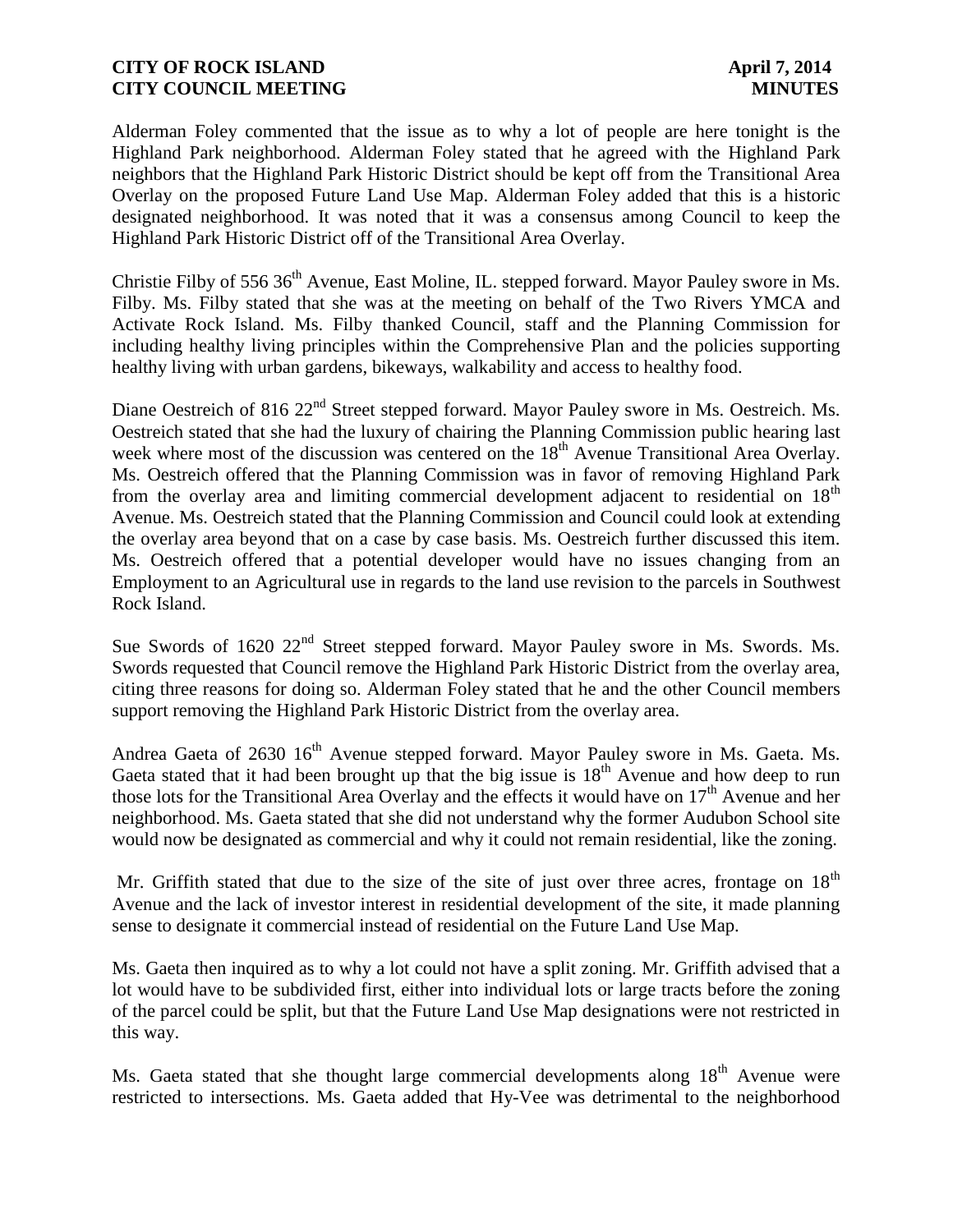located behind it and that the residents there were glad that the poor condition of the road had a calming effect on traffic there. Alderman Tollenaer commented that Hy-Vee was not located at an intersection and that the residents in his ward have told him that they are pleased with Hy-Vee.

Thomas Taylor of 1625 16<sup>th</sup> Street stepped forward. Mayor Pauley swore in Mr. Taylor. Mr. Taylor stated that he and his neighbors have already been affected by the noise and construction traffic at the former Audubon School site. Mr. Taylor added that he was not against progress but is against the loss of property values of what could be 20% or more. He said that the overlay area would have an effect on the neighborhood.

Linda Anderson of 1718 21<sup>st</sup> Street stepped forward. Mayor Pauley swore in Ms. Anderson. Ms. Anderson thanked the Council for removing Highland Park from the overlay area and that she was impressed by the plan document and that she would be back next week to see how they voted. Ms. Anderson expressed concerns with current development policies and asked the Council to quickly adopt zoning regulations to implement the Transitional Area Overlay policies.

Peter Ruklic of 2128 32<sup>nd</sup> Street stepped forward. Mayor Pauley swore in Mr. Ruklic. Mr. Ruklic stated that a packet of information was sent to the Mayor and Aldermen in January containing a note describing how families could live along  $18<sup>th</sup>$  Avenue,  $30<sup>th</sup>$  Street and the  $14<sup>th</sup>$  Avenue business corridor and how the City could be improved with more walking, biking and use of transit instead of cars. Mr. Ruklic stated that he would like to see Rock Island become less dependent on cars for transportation.

David Martin of 1626 27<sup>th</sup> Street stepped forward. Mayor Pauley swore in Mr. Martin. Mr. Martin expressed his support of traffic circles to promote safety at intersections. Mr. Martin also expressed concern with placing a big box store on the Audubon site and all the traffic that would spill out onto  $17<sup>th</sup>$  Avenue. Mr. Martin asked Council not to allow commercial up against residential.

Alderman Conroy advised that he would like to see the two parcels in his ward along Andalusia Road shown as Employment and not Agricultural as currently shown.

Alderman Foley inquired as to whether the eastern boundary of the  $11<sup>th</sup>$  Street overlay area could be pushed to  $12<sup>th</sup>$  Street. Urban Planner Brandy Howe stated that it had been thought to have  $11<sup>th</sup>$ Street as the boundary and the consultant had suggested moving it eastwards one block to the alley to take the area into account. Alderman Murphy stated that she would like to see it moved because it would allow for more development if someone wanted to develop something across from Wal-Mart. After discussion about the steepness of the slope and possible engineering difficulties, Council suggested moving that portion of the overlay boundary to align with  $12<sup>th</sup>$ Street from  $32<sup>nd</sup>$  Avenue to  $45<sup>th</sup>$  Avenue. Alderman Murphy suggested that whenever regulations are developed for this section of the overlay that no access should be allowed from  $12<sup>th</sup>$  Street, only from  $11<sup>th</sup>$  Street and the adjacent avenues.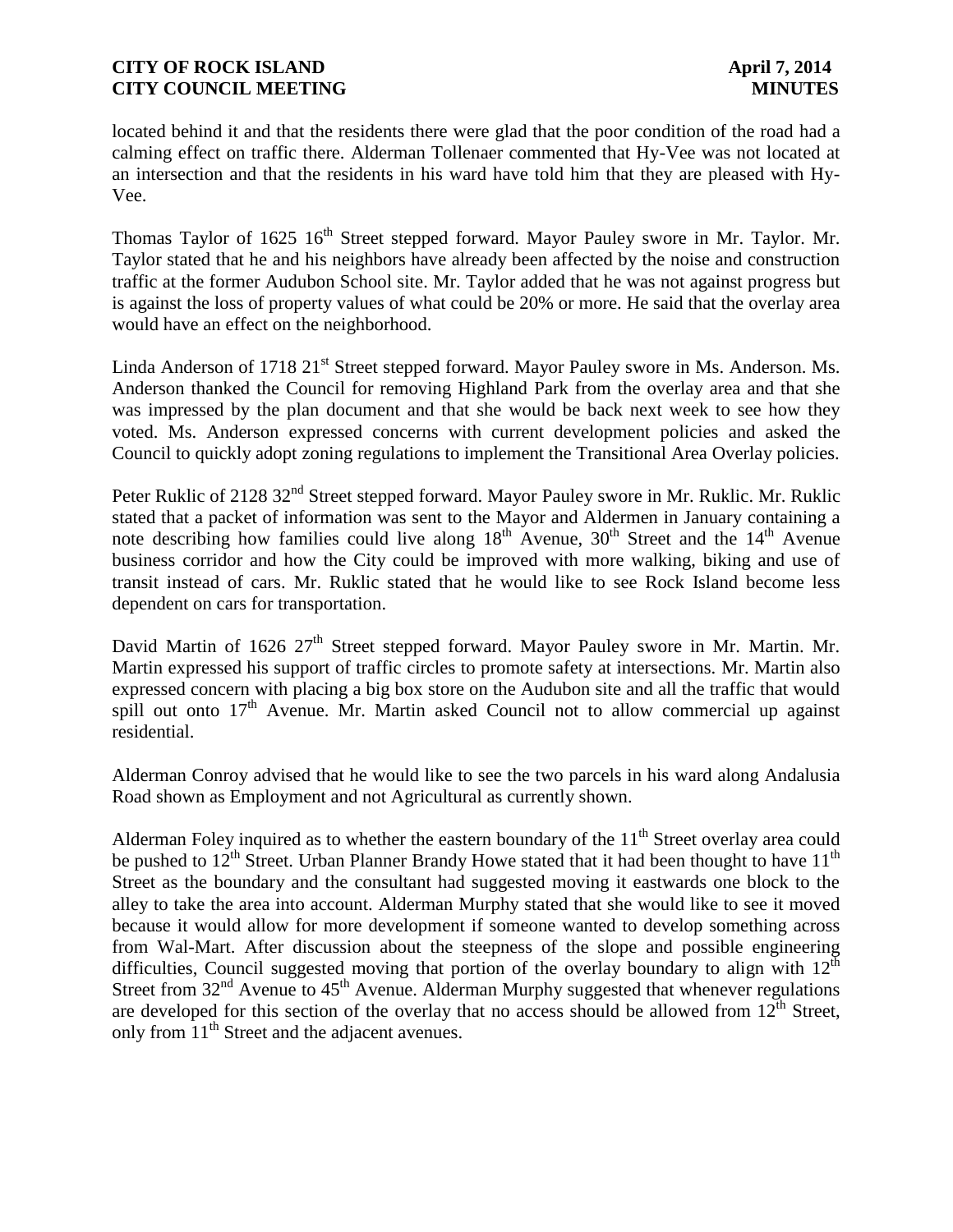Alderman Murphy and Alderman Clark suggested including the  $11<sup>th</sup>$  Street corridor between the nodes currently shown at  $18<sup>th</sup>$  and  $7<sup>th</sup>$  Avenues in the overlay area, including one block both east and west of  $11^{th}$  Street within the corridors.

Alderman Foley advised that although there has been a policy of a 3-lot depth along  $18<sup>th</sup>$  Avenue, it didn't appear to have been followed in the past, citing Hy-Vee as an example. Alderman Foley and Mr. Griffith further discussed this item.

Alderman Hotle inquired upon Mr. Griffith as to what the reasoning was for the location of the overlay boundary on the northern side of  $18<sup>th</sup>$  Avenue.

Mr. Griffith stated that the lot and alley configuration on the south side of  $18<sup>th</sup>$  Avenue generally ran east/west, while on the northern side it ran north/south. Mr. Griffith pointed out that the lot where Hungry Hobo and Whitey's is located is one lot deep with an alley and then residential behind to the south. On the north side, there were several lots before a roadway would be reached, allowing larger scale development. Mr. Griffith cited Walgreens and KFC at the northwest corner of  $18^{th}$  Avenue and  $30^{th}$  Street, both of which use the alley which serves only one house at the far northern end of the alley. Mr. Griffith stated that this was an example of commercial redevelopment that occurred with no screening or buffering of adjacent uses. This is the type of development the proposed Transitional Area Overlay is intended to avoid.

Alderman Murphy inquired as to why the  $18<sup>th</sup>$  Avenue overlay area did not extend all the way to Moline. Mr. Griffith stated that Planning staff and consultants had considered extending the 18<sup>th</sup> Avenue corridor as well as connecting the two nodes on  $14<sup>th</sup>$  Avenue at  $30<sup>th</sup>$  and  $38<sup>th</sup>$  Streets, but had decided to take a more conservative approach for the time being and focus on the areas which seemed more likely to redevelop in the coming years. Alderman Murphy stated that she felt many Rock Island residents were shopping and spending money just across the border in Moline because it was closer to them and would like to see the area develop commercially to try and keep those dollars in Rock Island.

Mayor Pauley inquired to Council as to whether there were any more questions or comments. With no other questions or comments, Mayor Pauley closed the Public Hearing and reconvened the regular meeting at 7:48 pm.

Note: Action to be taken at the April 14, 2014 Council meeting.

#### Agenda Item #8

# **A Special Ordinance amending Chapter 3, Sec. 3-5 (11) of the Code of Ordinances regarding Licensing Procedure - Recording System.**

It was moved by Alderman Murphy and seconded by Alderman Hotle to consider, suspend the rules and pass the ordinance. The motion carried by the following Aye and No vote; those voting Aye being; Alderman Hotle, Alderman Murphy, Alderman Austin, Alderman Clark, Alderman Conroy, Alderman Foley and Alderman Tollenaer; those voting No, none.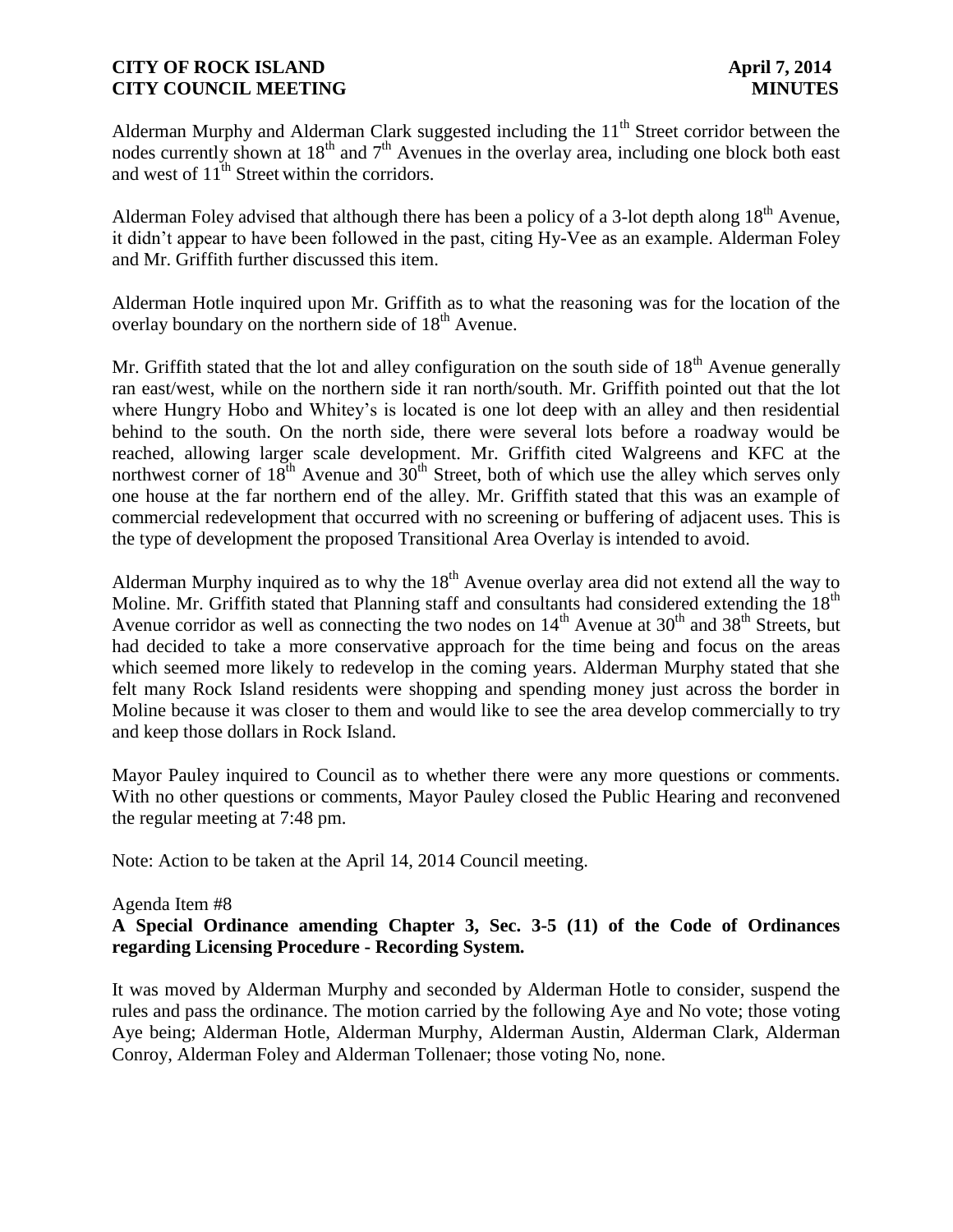Agenda Item #9 **CLAIMS**

It was moved by Alderman Austin and seconded by Alderman Tollenaer to accept the following reports and authorize payments as recommended.

Alderman Hotle advised that she would be abstaining due to a conflict on this vote.

The motion then carried by the following Aye and No vote; those voting Aye being; Alderman Murphy, Alderman Austin, Alderman Clark, Alderman Conroy, Alderman Foley and Alderman Tollenaer; those voting No, none. Alderman Hotle abstained.

a. Report from the Human Resources Department regarding payment in the amount of \$11,055.62 to Kutsunis and Weng P.C. for legal services rendered for the month of March.

b. Report from the Human Resources Department regarding payment in the amount of \$12,005.75 to Pappas, Davidson, O'Connor and Fildes, P.C. for legal services rendered for the month of February 2014.

c. Report from the Human Resources Department regarding payment in the amount of \$9,896.82 to Alphonso Dickerson Jr. for General Liability claim with the necessary budget adjustment in FY13/14.

d. Report from the Human Resources Department regarding payment in the amount of \$4,530.00 to Lucky Cab for General Liability claim with the necessary budget adjustment in FY 13/14.

e. Report from the Human Resources Department regarding payment in the amount of \$3,000.00 to Robert Murphy for General Liability claim with the necessary budget adjustment in FY 13/14.

f. Report from the Human Resources Department regarding payment in the amount of \$9,900.00 to Daniel Verscha for General Liability claim with the necessary budget adjustment in FY 13/14.

g. Report from the Information Technology Department regarding payment in the amount of \$38,407.76 to Harris Computer Systems for the annual software maintenance contract for Northstar.

h. Report from the Information Technology Department regarding payment in the amount of \$23,100.00 to Harris Computer Systems for the annual software maintenance contract for Harris/MSGovern.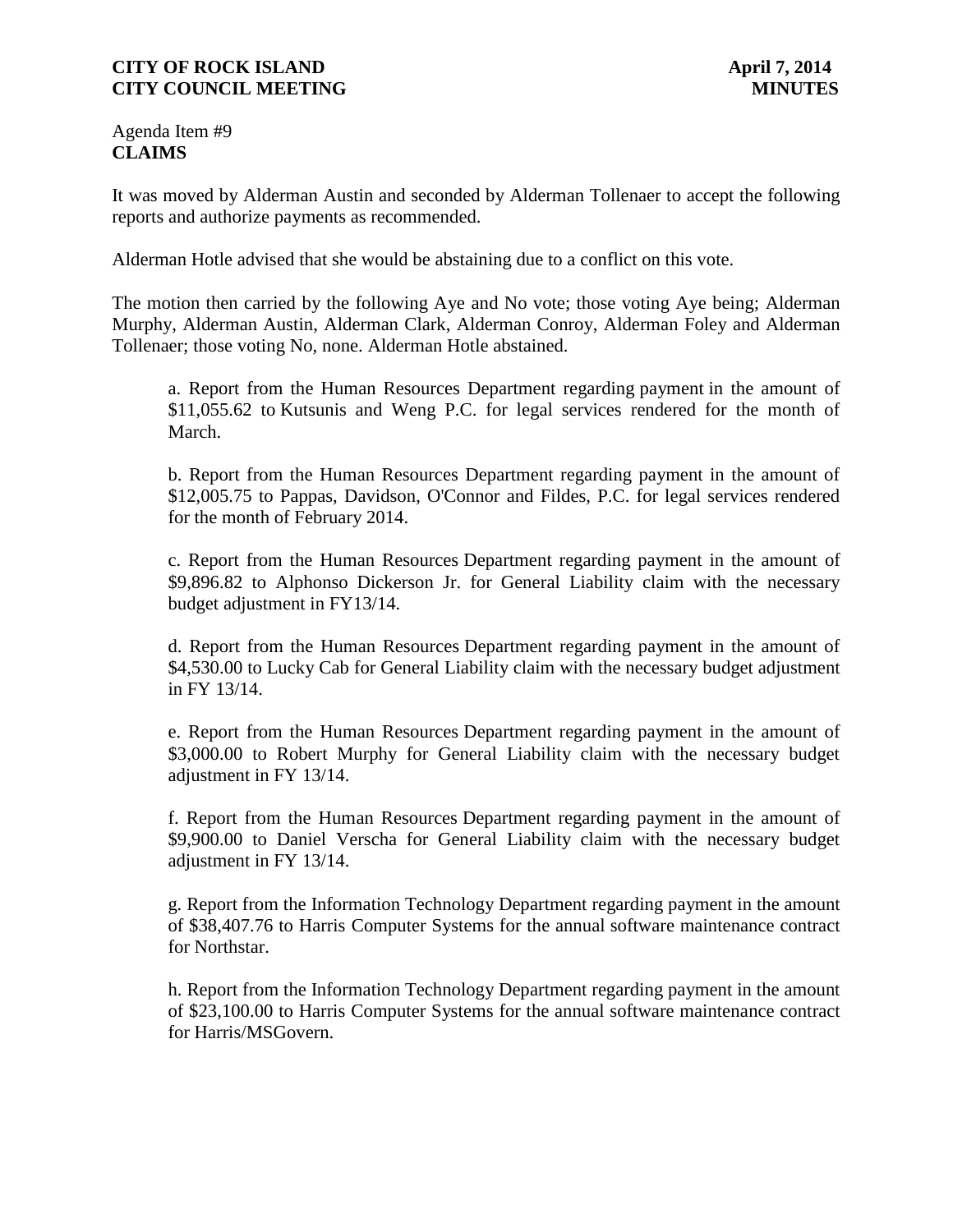i. Report from the Information Technology Department regarding payment in the amount of \$56,400.00 to the Rock Island County Sheriff's Office for the City's share of the OSSI Records Management System software annual maintenance.

#### Agenda Item #10

**Report from the Human Resources Department regarding a General Liability claim for Lolita Payne in the amount of \$3,366.00, recommending to deny the claim under the Tort Immunity Act.**

It was moved by Alderman Foley and seconded by Alderman Clark to approve the claim.

Discussion followed. Alderman Foley stated that it was brought to his attention a few weeks ago by Mystique Thompson and her Mother, Lolita Payne in regards to the many issues with this intersection. Alderman Foley inquired upon Mystique Thompson to explain what happened.

Mystique Thompson of 1309 40<sup>th</sup> Street stated that on March  $10^{th}$  she was driving down  $23^{rd}$ Avenue and came up towards a puddle and drove through it and the car sank in the puddle. Miss Thompson stated that she then got out of the car and saw that the car was inside the puddle. Miss Thompson further discussed this issue.

Alderman Foley stated that the intersection is torn up and still today there are two more voids in the intersection. Alderman Foley advised that he had asked City staff to shut down the intersection a week ago, but it is still open. Alderman Foley added that this is a traffic nightmare. Alderman Foley advised that this is not a good intersection. Alderman Foley advised that the motion is to approve this claim and hoped that Council would support his motion.

Alderman Conroy advised that this seems to be a long-term problem and we need to move forward with it.

Mayor Pauley inquired upon Public Works Director Randy Tweet for comments on this intersection.

Mr. Tweet advised that in the last 20 years there has been two main breaks there, which is not in the same exact spot but within half of a block. Mr. Tweet added that there was a main break repair and then this incident happened actually west of that repair. Mr. Tweet stated that dye testing has been done to see if there were any other problems in the area. Mr. Tweet advised that there may be a sewer problem, but it is still being checked out.

Alderman Foley inquired as to whether they are planning to shut the intersection down. Alderman Foley advised that there are cars coming from the east heading west and on the north side of the road, there is a couple of voids plus gravel that is rough. Alderman Foley added that a car has to go around onto the south side of the road. Alderman Foley commented that there are also cars coming off  $17<sup>th</sup>$  Street and there is a potential for an accident.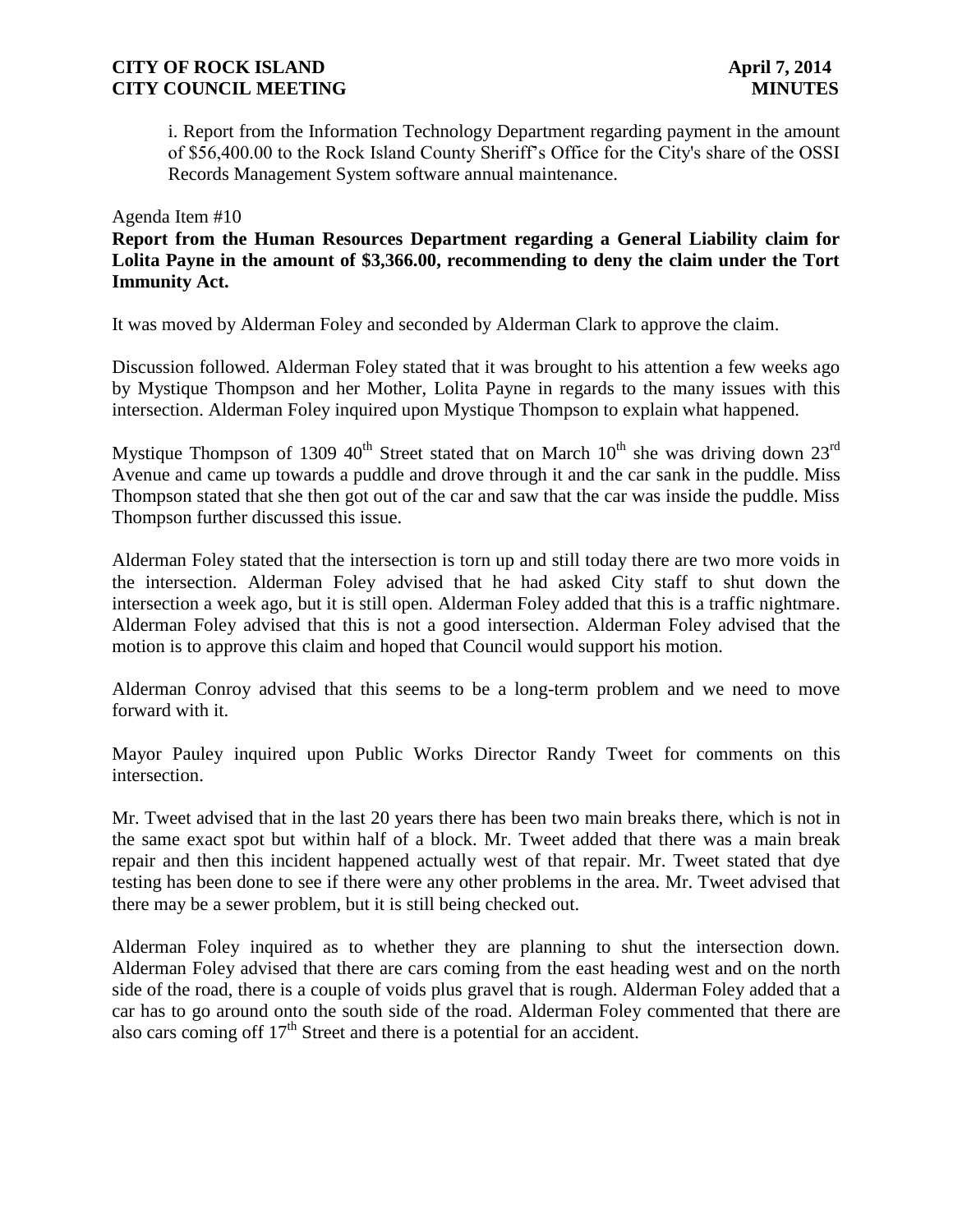Alderman Murphy was concerned that around the high school, there are a lot of student drivers and if someone knocks over one of those barricades after dark, someone is going in that hole; it is a hazardous intersection.

Council further discussed this issue. Mr. Tweet indicated that he would check the intersection to see if it needs to be closed.

After discussion, the motion carried by the following Aye and No vote; those voting Aye being; Alderman Hotle, Alderman Murphy, Alderman Austin, Alderman Clark, Alderman Conroy, Alderman Foley and Alderman Tollenaer; those voting No, none.

Agenda Item #11

**Claims for the weeks of March 21 through March 27 in the amount of \$686,412.50 and March 28 through April 3 in the amount of \$372,563.81.** 

Alderman Austin moved and Alderman Foley seconded to allow the claims. The motion carried by the following Aye and No vote; those voting Aye being; Alderman Hotle, Alderman Murphy, Alderman Austin, Alderman Clark, Alderman Conroy, Alderman Foley and Alderman Tollenaer; those voting No, none.

Alderman Conroy suggested that in the future, put the claims and payroll together as one item because usually it is a quick vote for both of them.

# Agenda Item #12 **Payroll for the weeks of March 17 through March 30 in the amount of \$1,292,150.97.**

Alderman Conroy moved and Alderman Clark seconded to allow the payroll. The motion carried by the following Aye and No vote; those voting Aye being; Alderman Hotle, Alderman Murphy, Alderman Austin, Alderman Clark, Alderman Conroy, Alderman Foley and Alderman Tollenaer; those voting No, none.

Agenda Item #13

## **Report from the Information Technology Department regarding the annual purchase of computer replacement equipment from the Hewlett-Packard Company in the amount of \$50,000.00.**

It was moved by Alderman Tollenaer and seconded by Alderman Foley to approve the purchase as recommended and authorize payment. The motion carried by the following Aye and No vote; those voting Aye being; Alderman Hotle, Alderman Murphy, Alderman Austin, Alderman Clark, Alderman Conroy, Alderman Foley and Alderman Tollenaer; those voting No, none.

Agenda Items #14

**Report from the Public Works Department regarding bids for the 2014 50/50 Sidewalk and Curb Replacement Program, recommending the bid be awarded to Centennial Contractors in the amount of \$43,975.00**.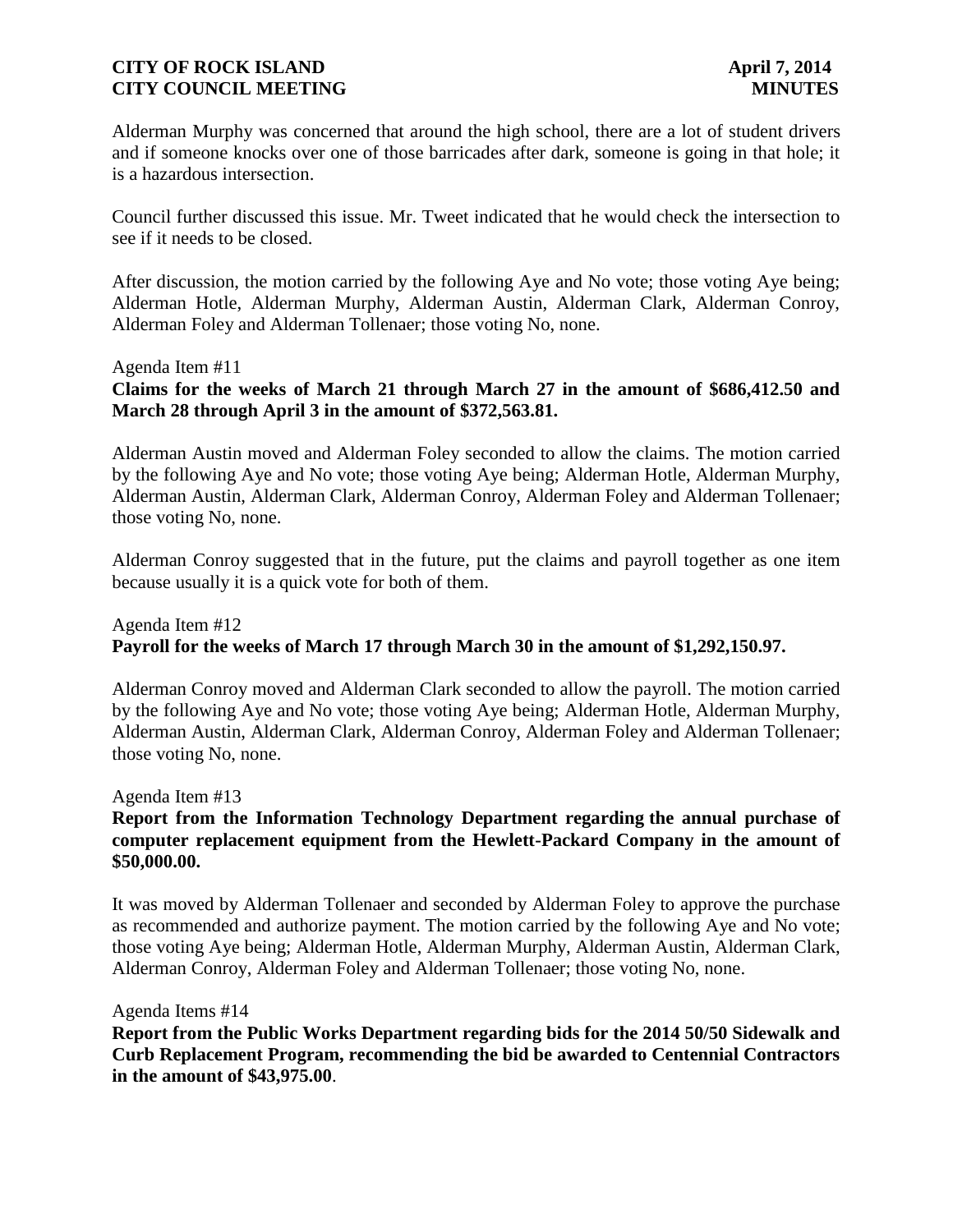Alderman Tollenaer moved and Alderman Hotle seconded to award the bid as recommended and authorize the City Manager to execute the contract documents.

Discussion followed. Alderman Conroy stated that something that he was looking at in the future was having volunteers do some of this work. Alderman Conroy stated that there are so many sidewalks throughout the City that he didn't think they should be allowed to do the part that goes out to the curb. Alderman Conroy added that there are so many areas where people can't afford the 50/50. Alderman Conroy advised that the City could allow people do their own sidewalks, but before the concrete is poured, it would need to be inspected by the City to make sure it is at the right depth.

Alderman Murphy stated that she would like to see a sidewalk program because there are a lot of homeowners in the community that can't afford the 50/50 program. Alderman Murphy encouraged Council to look for a sidewalk program when next year's budget is being prepared.

Council further discussed this item.

After discussion, the motion carried by the following Aye and No vote; those voting Aye being; Alderman Hotle, Alderman Murphy, Alderman Austin, Alderman Clark, Alderman Conroy, Alderman Foley and Alderman Tollenaer; those voting No, none.

#### Agenda Item #15

**Report from the Community and Economic Development Department regarding a contract with Kucera International, Inc. for aerial mapping/photography services as it relates to the Greater Quad Cities Region 2014 Aerial Mapping project and payment in the amount of \$101,839.00 for aerial related products.**

It was moved by Alderman Tollenaer and seconded by Alderman Hotle to approve the contract and payment as recommended and authorize the City Manager to execute the contract documents.

Discussion followed. Mayor Pauley inquired upon Community and Economic Development Director Jeff Eder to discuss this item.

Mr. Eder stated that this is a joint CED-Public Works process and the funds are in the Public Works budget.

City Manager Thomas advised that the payment is around \$5,000.00; it is a joint project between the different local governments. The contract was entered into together for the price so everyone individually is approving this for that same total price.

Mr. Tweet stated that the City's portion is \$100,000.00. Mr. Thomas stated that Mr. Tweet clarified the amount of the City's portion to be \$5,000.00. Mr. Tweet advised that the \$5,000.00 was the initial amount this past fall when the consultant was involved. The entire project is over \$1 million dollars.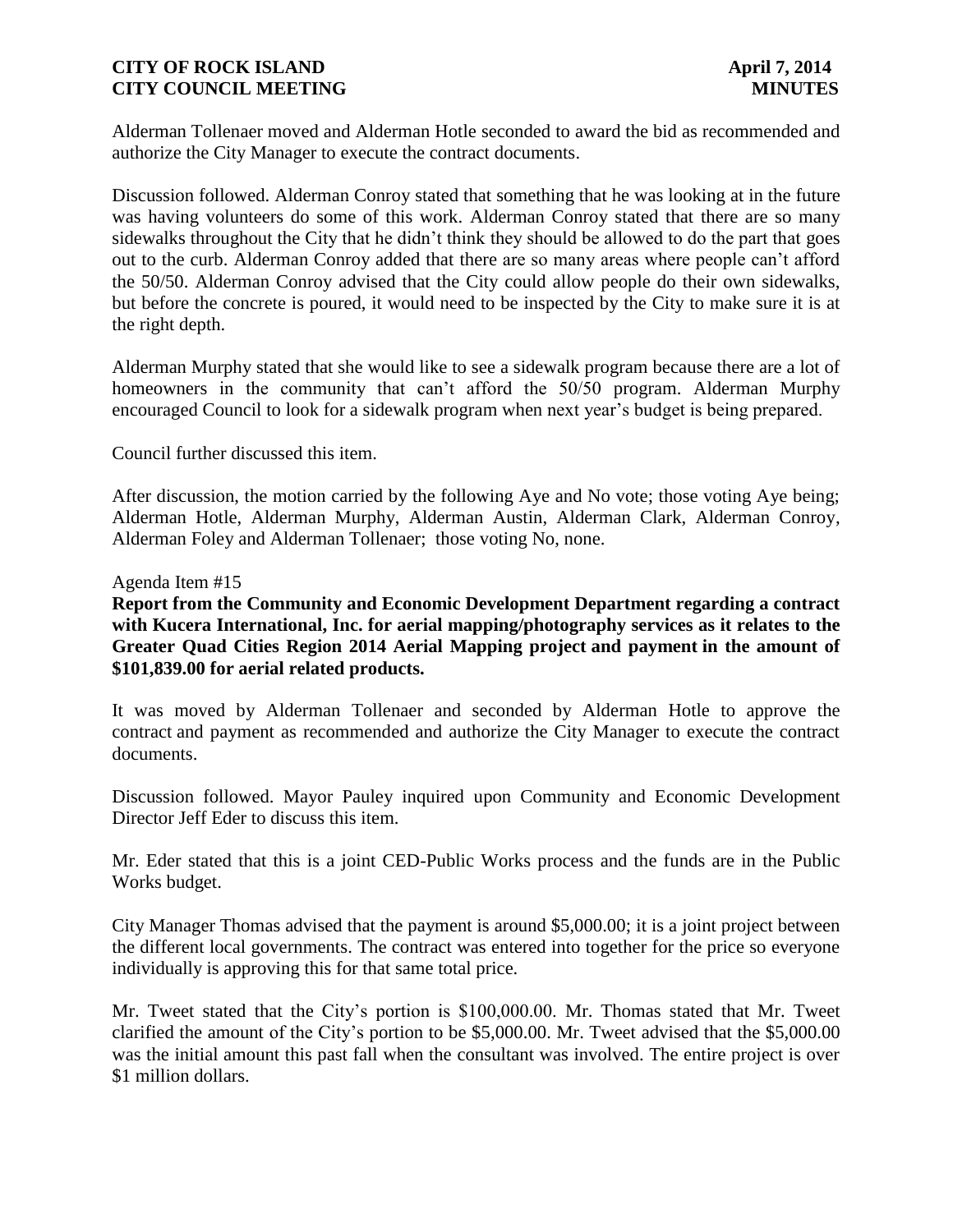Council and Mr. Tweet discussed this item as it related to the products concerning the aerial photography. Council and Mr. Tweet also discussed the aerial mapping technology as it related to the CED planning process and the Public Works engineering projects that the aerial mapping would be used for. Council further discussed this item.

After more discussion, City Manager Thomas requested that this item be tabled.

At this time, it was moved by Alderman Murphy and seconded by Alderman Foley to table Agenda Item #15. The motion carried by the following Aye and No vote; those voting Aye being; Alderman Hotle, Alderman Murphy, Alderman Austin, Alderman Clark, Alderman Conroy, Alderman Foley and Alderman Tollenaer; those voting No, none.

#### Agenda Item #16

# **Report from the Community and Economic Development Department regarding a first amendment to the redevelopment agreement with LRC Developers, Inc. and a first amendment to the redevelopment agreement with Hill & Valley, Inc.**

Alderman Murphy moved and Alderman Austin seconded to approve the first amendments as recommended, subject to minor attorney modifications and authorize the City Manager to execute the contract documents. The motion carried by the following Aye and No vote; those voting Aye being; Alderman Hotle, Alderman Murphy, Alderman Austin, Alderman Clark, Alderman Conroy, Alderman Foley and Alderman Tollenaer; those voting No, none.

#### Agenda Item #17

# **Report from the Community and Economic Development Department regarding an Ordinance amending the termination date of the Enterprise Zone Designation Ordinance to July 1, 2016.**

It was moved by Alderman Foley and seconded by Alderman Conroy to consider, suspend the rules and pass the ordinance. The motion carried by the following Aye and No vote; those voting Aye being; Alderman Hotle, Alderman Murphy, Alderman Austin, Alderman Clark, Alderman Conroy, Alderman Foley and Alderman Tollenaer; those voting No, none.

#### Agenda Item #18

**Report from the Public Works Department regarding Sunset Marina temporary trial basis rate reductions for the 2014 boating season for current and new leaseholders entering into a summer or annual lease, recommending a 25% rate reduction for covered slips with power on the 400 Dock and a 10% discount to active and retired military personnel.**

Alderman Foley moved and Alderman Conroy seconded to approve the reduction and discount as recommended.

Discussion followed. Alderman Murphy stated that the report indicated that the advisory committee meeting and committee input has been included in the proposal. Alderman Murphy inquired as to whether it was sent separately because it was not included in the report.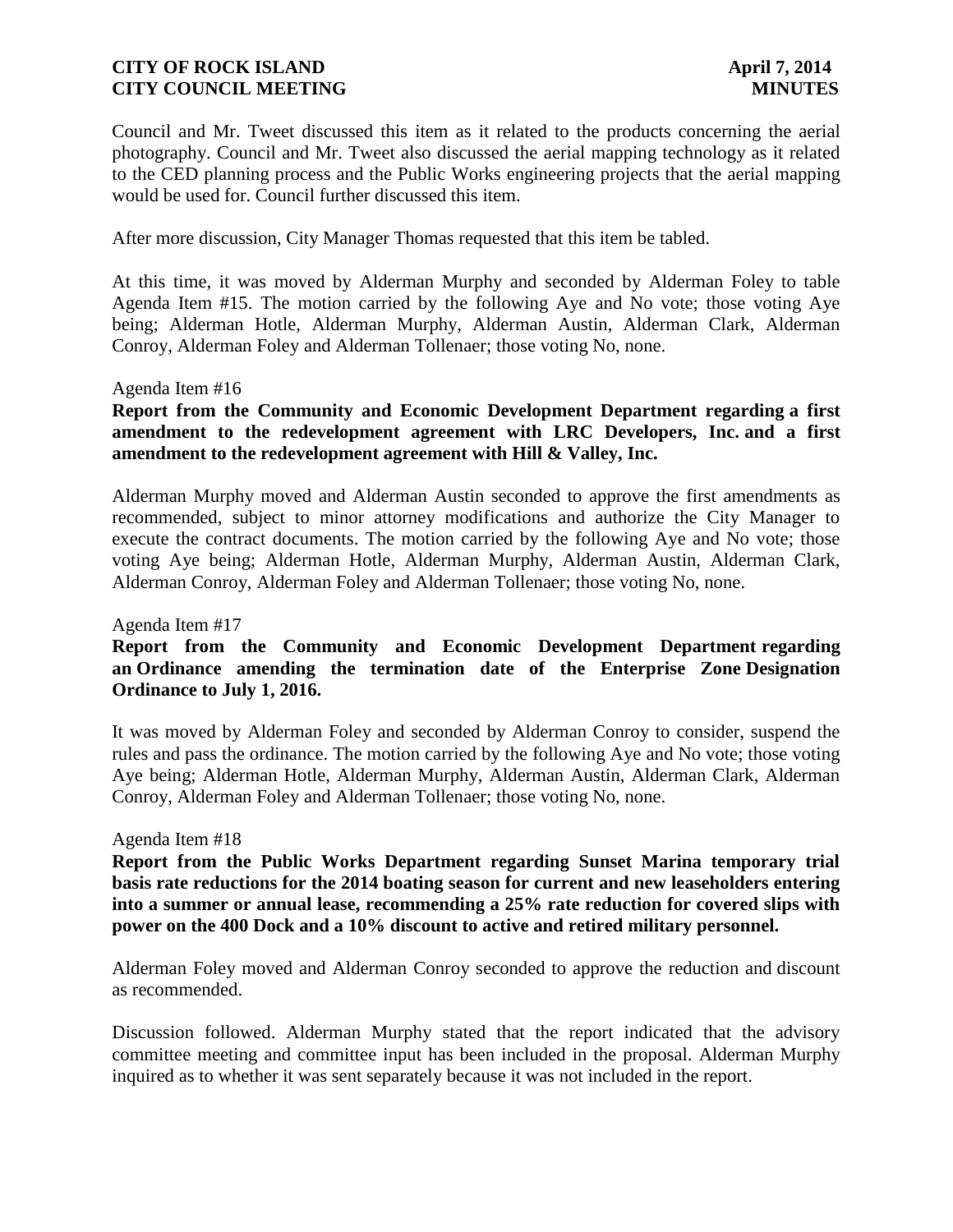Public Works Director Randy Tweet advised that it was just a verbal; it was discussed at the last Boaters Advisory Committee meeting. Mr. Tweet added that there is not any actual documentation on it, but the committee was very much in favor of it.

Alderman Austin requested a Study Session on Sunset Marina.

After discussion, the motion carried by the following Aye and No vote; those voting Aye being; Alderman Hotle, Alderman Murphy, Alderman Austin, Alderman Clark, Alderman Conroy, Alderman Foley and Alderman Tollenaer; those voting No, none.

#### Agenda Item #19

**Report from the Traffic Engineering Committee regarding a request from Juanita Summers to ban parking on the south side of 11th Avenue between 6th and 7th Street.** 

It was moved by Alderman Austin and seconded by Alderman Foley to approve the request as recommended and refer to the City Attorney for an ordinance.

Discussion followed. Alderman Clark stated that he has not seen enough information on this item, only one signature and he would like to table this item.

At this time, Alderman Clark moved and Alderman Conroy seconded to table Agenda Item #19. The motion carried by the following Aye and No vote; those voting Aye being; Alderman Hotle, Alderman Murphy, Alderman Austin, Alderman Clark, Alderman Conroy, Alderman Foley and Alderman Tollenaer; those voting No, none.

# Agenda Item #20 **Report from the Mayor regarding a reappointment to the Fire Pension Board.**

Alderman Hotle moved and Alderman Clark seconded to approve the reappointment as recommended. The motion carried by the following Aye and No vote; those voting Aye being; Alderman Hotle, Alderman Murphy, Alderman Austin, Alderman Clark, Alderman Conroy, Alderman Foley and Alderman Tollenaer; those voting No, none.

Ben McCready was reappointed to the Fire Pension Board for a three year term expiring April 2017.

#### Agenda Item #21

**Report from the City Clerk regarding a request from Steve's Old Time Tap to host a weekly Motorcycle Bike Night event outside on Wednesday's from 4:00 pm to 10:00 pm beginning May 7, 2014 and concluding on Wednesday, October 29, 2014 in Steve's Old Time Tap/Stern Center parking lot.**

It was moved by Alderman Hotle and seconded by Alderman Austin to approve the event as recommended, subject to complying with all liquor license regulations. The motion carried by the following Aye and No vote; those voting Aye being; Alderman Hotle, Alderman Murphy,